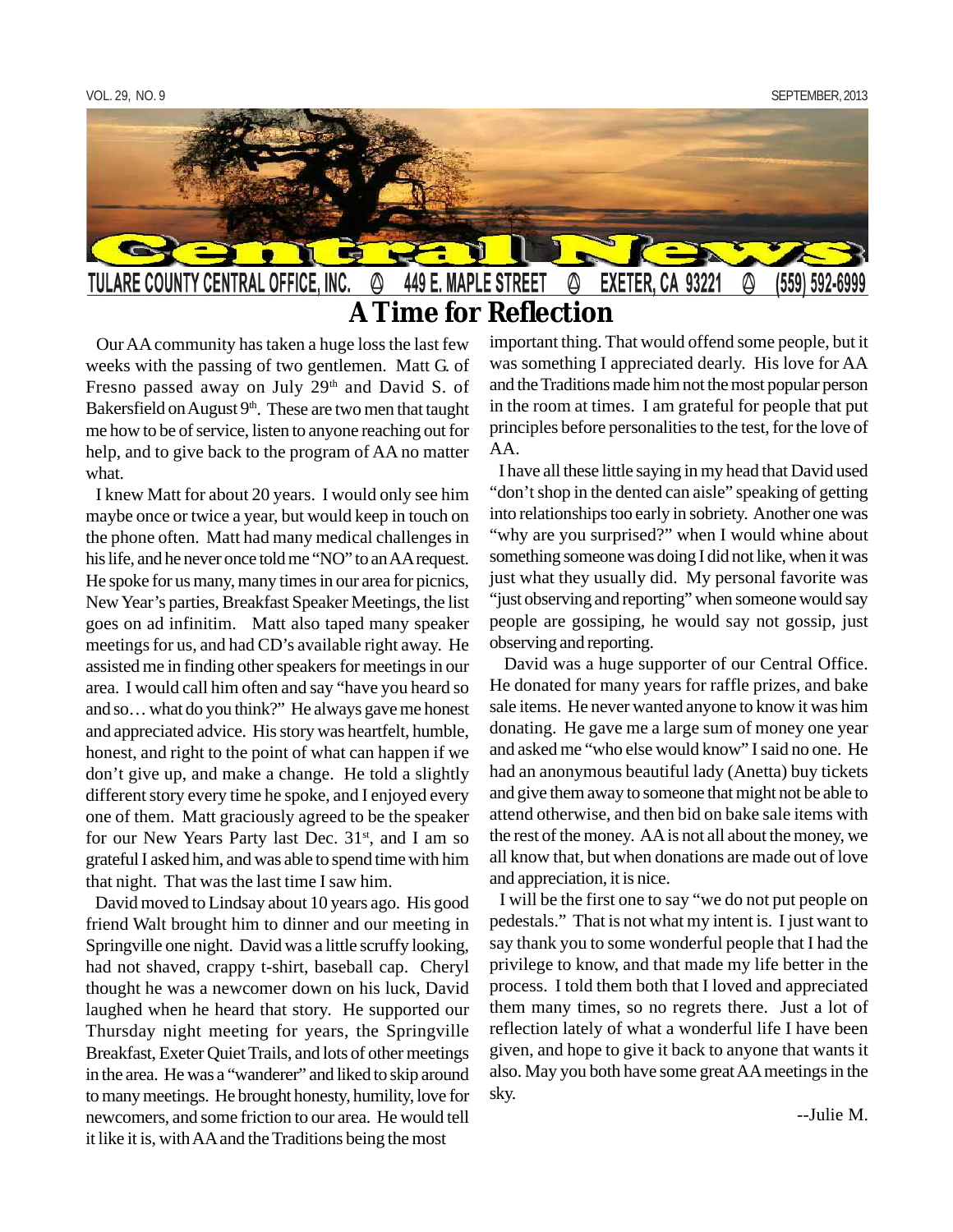# Step Talk

#### **Step Nine: "Made direct amends to such people wherever possible, except when to do so would injure them or others."**

Making amends to the people in my life that I have harmed has given **those** they serve." me an amazing sense of freedom. Freedom is the main spiritual principle of Step Nine. It is a freedom from shame and guilt toward the people that I had wronged, and the relief from the resentment toward those who had harmed me. The shame and guilt just goes away, and I can look people in the eye and don't have to shy away anymore. It says in the Big Book of Alcoholics Anonymous that "we are going to know a new freedom and a new happiness, we will not regret the past nor wish to shut the door on it." I realize that this process of making amends is not complete, and may never be so. I find that as I continue to make these amends, that I will realize the freedom that Step Nine promises.

 Step Nine is part of a larger process that prepared me for this daunting task. "This process has called on us to examine our lives, identify our character defects, and become aware of how we harmed others when we acted on those defects." A true examination of myself, and my thoughts and actions, has pulled back each layer and revealed to me those that I needed to make amends to that had previously eluded me. I was at lunch recently, and someone who I had a resentment against was in my midst. After we had left the restaurant I told a dear friend in recovery of the resentment. He asked why I did not go and make amends to him. Once again more was revealed to me that I did not anticipate. I balked at this. Here I had to understand that the spiritual principles of honesty and humility that I had learned earlier are not invaluable to me in Step Nine.

 I have made direct amends to some people in my sobriety. There are others that I have delayed making amends to, and there are still others that I may never be able to make my amends. To discern between these I invite God into the process, and consult with my sponsor before acting. For me this has been where I have allowed delay to come into my recovery with regard to this step. It is true that there are those that we should delay making amends to, but I have allowed fear to enter into my thinking and actions, and have delayed all too much. I read in the Twelve and Twelve that "…the temptation to skip the more humiliating and dreaded meetings that still remain may be very great." I have certainly given into this temptation all too much. It is so true that I have been proud and afraid. Fear being the dominant emotion here. I realize now that "..above all, we should try to be absolutely sure that we are not delaying because we are afraid."

 Sometimes the only way we can make amends is to change the way we live. It is only possible to make living amends to my parents, since they are both deceased. I caused my parents great pain while they were alive because of my drinking. My mother was killed by a drunk driver in 1987, and yet I continued to drink and drive. My behavior toward my father, after my mother died, was abhorent. I am not that person anymore. I have a change in behavior and attitude that my parents would be very proud of. By changing my behavior I am making living amends to my parents and to myself.

 If I want to experience freedom and serenity in my life I realize that there is still much work to be done. For me, Step Nine is an ongoing process. It says in the Big Book that "we will comprehend the word serenity and will know peace." This I have experienced, and I want more of this in my life. "Yes, there is a long period of reconstruction ahead." It is this reconstruction that I realized is a work in progress. I know that I can't do this without the help of my sponsor, my support group, and most of all God. I know that "God will do for me what I can't do for myself." The freedom and peace that I have received from the amends I have made to date, have given me a measure of serenity. I know that if I want to have more peace and freedom, then I must continue with the process of putting things right.

# **Tradition Talk**

**Tradition Nine: "A.A., as such, ought never be organized; but we may create service boards or committees directly responsible to**

On the surface, this Tradition seems to be a contradiction. A.A. is an organization of alcoholics that is not organized? When I went to my first meeting at the Alano club, I sat in a chair at the back of the room. There was a table at the front of the room with three people sitting at it. They ran the meeting, passed the basket, counted money and called on people to speak. That was organized; it wasn't random. Someone was in charge, and it wasn't me. I went to a business meeting and it too, was organized. Roberts Rules of order were followed. Business was taken care of in a semi-orderly fashion. As I read further in the A.A. literature, I found that there really is no contradiction in this tradition. A.A. is different. Most organizations, such as business and government, need rules and the authority to enforce them to survive. Without such organization, individuals could act in their own selfish interest and chaos can result. In A.A. the great punishment comes from alcohol. Each member has learned that he or she must adhere to the twelve spiritual principles of The Steps or they will die an alcoholic death. No other authority is necessary. Compliance is voluntary because the Steps "are suggested as a program of recovery". As an alcoholic, I don't need rules or authorities to force me to practice the Twelve Steps. I do this to keep from taking that first drink. For the groups to survive, they must comply with the Traditions. No one in A.A. can force this compliance, nor do they try to. The General Service office in New York does not tell groups how to run their business, but only makes suggestions, based on their majority experience. Each group is free to run its own affairs. However, if the group ignores the Traditions it will eventually fall apart and cease to exist. A.A. really is different. An elected or appointed government official has powers granted by law to enforce certain rules. This is authority. An A.A. secretary has responsibilities but no authority. God is the ultimate authority for the A.A. group. The leaders of A.A. only serve the membership, not rule it. Government has vested authority; A.A. has the spirit of service. This spirit guides our leaders, not personal authority. I think I have it straight: A.A. is not organized, but we have committees that keep the fellowship going. The people on those committees have no real authority. In fact, it seems as if they are but trusted servants; they do not govern… I like that; it sounds familiar.

--Doug H.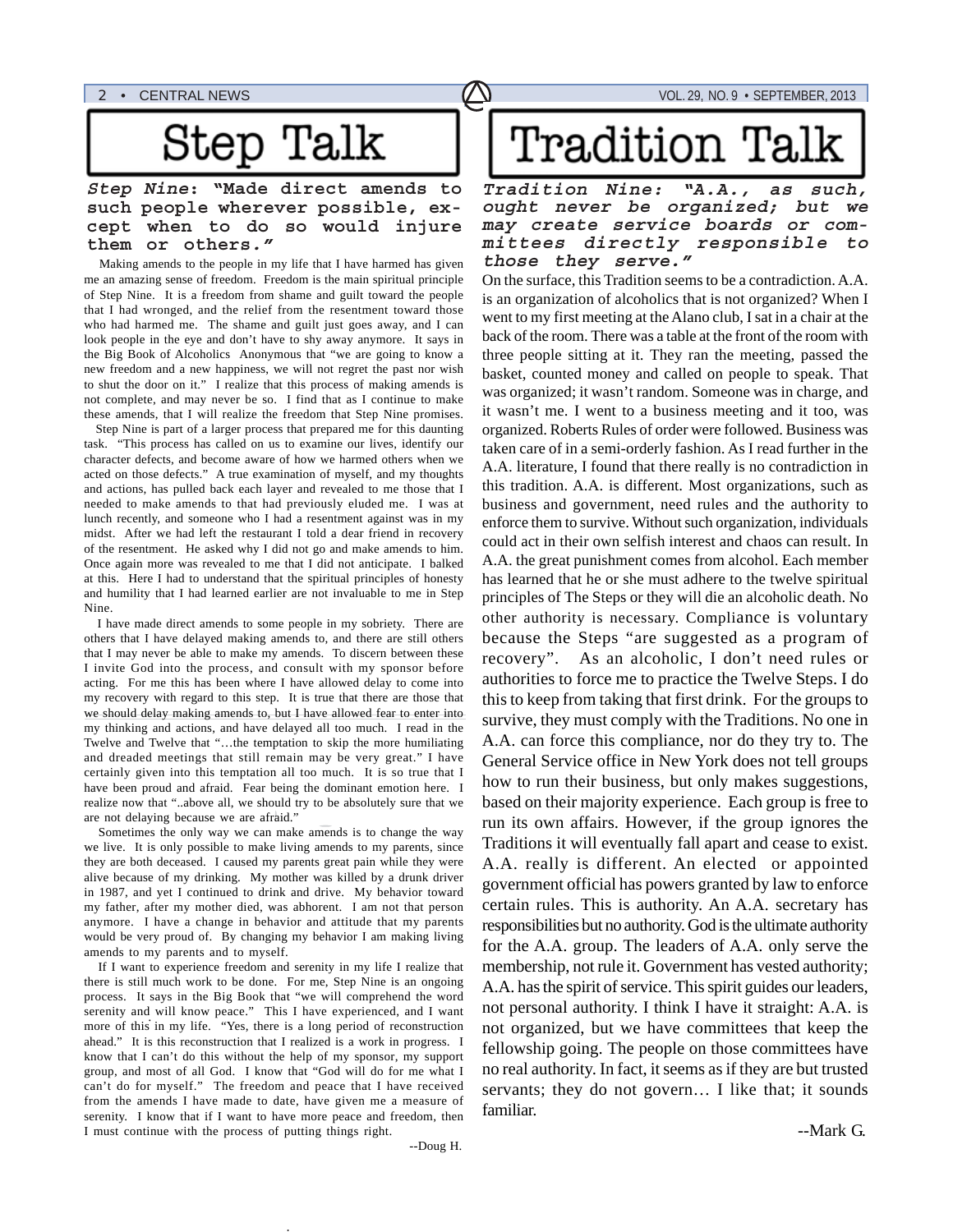

*(Because the District 47 monthly meet was cancelled for the month of August, there are no minutes to report. But, Cheryl H., District Treasurer, has provided information concerning the activities of our District.)*

#### **District 47 News Cheryl H., District Treasurer**

The August meeting for GSR's in District 47 was cancelled. Committee members were vacationing and it was decided to resume the meeting in September. The District 47 meeting is always the first Wednesday at 7PM in the Central Office in Exeter. Hope to see you there.

#### One newsworthy item to report is as follows:

Last fall, Bob at Central Office received a phone call from a business in Lemoore. It seems the AA community in Kings County had enlisted the services of an answering service and there was an outstanding bill due. The business owner had gone several months without payment and attended a couple of AA meetings to try and collect. No one knew who had been responsible for the amount due. The business owner called New York AA and told them her plight. New York put the woman in touch with Tulare County Central Office and Bob relayed the situation to District 47 Tulare County. Our DCM Sherry took the issue to our CNIA meeting in Sacramento and several districts in California donated monies to pay the bill. In particular, the Hispanic groups made a large donation. In the mean time a couple of AA members from Kings county emailed me to say they had been collecting money from their groups and didn't want the area or District 47 to be responsible for a bill their District incurred. DCM Sherry returned the money and we felt the situation had been resolved. This was in January, 2013.

District 47 received a letter from the answering service business owner in June with a bill in the amount of over \$400.00 (late charges included).

The District Committee in Tulare County unanimously voted to pay the bill to preserve the name of AA with good will. A check was sent and a reply letter from the business owner was received to read as follows:

#### *To Whom It May Concern:*

*An organization with the tenants of healing those addicted and righting wrongs has come through in the end. It shows me that you not only talk the talk, you walk the walk. Your actions have renewed my faith, that a few bad apples indeed do not spoil the whole barrel.*

*Thank you for your diligence.*

# GSR**minutes**conti

We are taught that criticism and judgment are not warranted. This is not the time to place blame. Instead a big debt of gratitude for AA members and groups who support their local District by dropping small change and a dollar or two in the basket; Gratitude that we have a dedicated committee responsible to understand how AA can be affected and help our neighbors even though many of them are not aware of the situation.

Other District news is that on September 28, our CNIA Delegate, Lela M., will be in Tulare at the Church of Christ on Blackstone and Cross. Lela will give the report on the occurrences at the annual conference held in New York. All AA members are welcome to attend and hear Lela. This is a great opportunity to see how the agenda topics are dealt with and how they were voted on. There will be lunch served and a question and answer period. Flyers are available.

Any AA member with two years of sobriety is eligible to be a GSR for your group. District committee members serve for two years. There will be an election in November to elect a new DCM, Alternate DCM, Secretary, Treasurer and appointed committee members. These positions are filled by the GSR's. Service is an integral part of sobriety. I would encourage any AA member to seriously consider being a part of the District service culture. I have been involved for over thirty years and it has been very rewarding. I have met the most wonderful people who care so very much for AA and the business end of it. The opportunities to travel are endless. My stint as treasurer will end in December and it is time to step aside to allow others to experience the thrill and grow up in AA as I have; Sometimes willingly, sometimes not so willingly. Thank you for allowing me to be of service.

#### FROM "GETTING STUPID" January 1996

Eventually I lost everything. I was in Orange, Texas living in a junkyard in the back of what we referred to as the Chevrolet Motel. A friend of mine and I shared this Chevy with a dog, but it got so bad even the dog left. On a cold night in February, we were broke and we were hungry, and my friend said, "I know where we can get a cup of coffee and a sandwich for nothing". We'd been panhandling all day and hadn't made out too well. So we went to this meeting at a church down the road. I was having a coffee and a sandwich when a guy came up to me and said, "Are you having a problem with alcohol?" "No", I said, "I'm having a problem without it." That was February 2, 1963, and I've been sober ever since.

 I had a great sponsor. I asked him, "What do I have to do to stay sober?" He said, "Get stupid, throw out all your old concepts." He told me to sit down, shut up and learn to listen, that I had nothing to share but a drunkalog. He was deeply into the steps, though Step and Big Book meetings weren't around then. I followed that same path and in time I found a whole new way of life. Phil L.Malden, Massachusetts

This story is taken from, "Voices of long-term sobriety", by the A.A. Grapvine.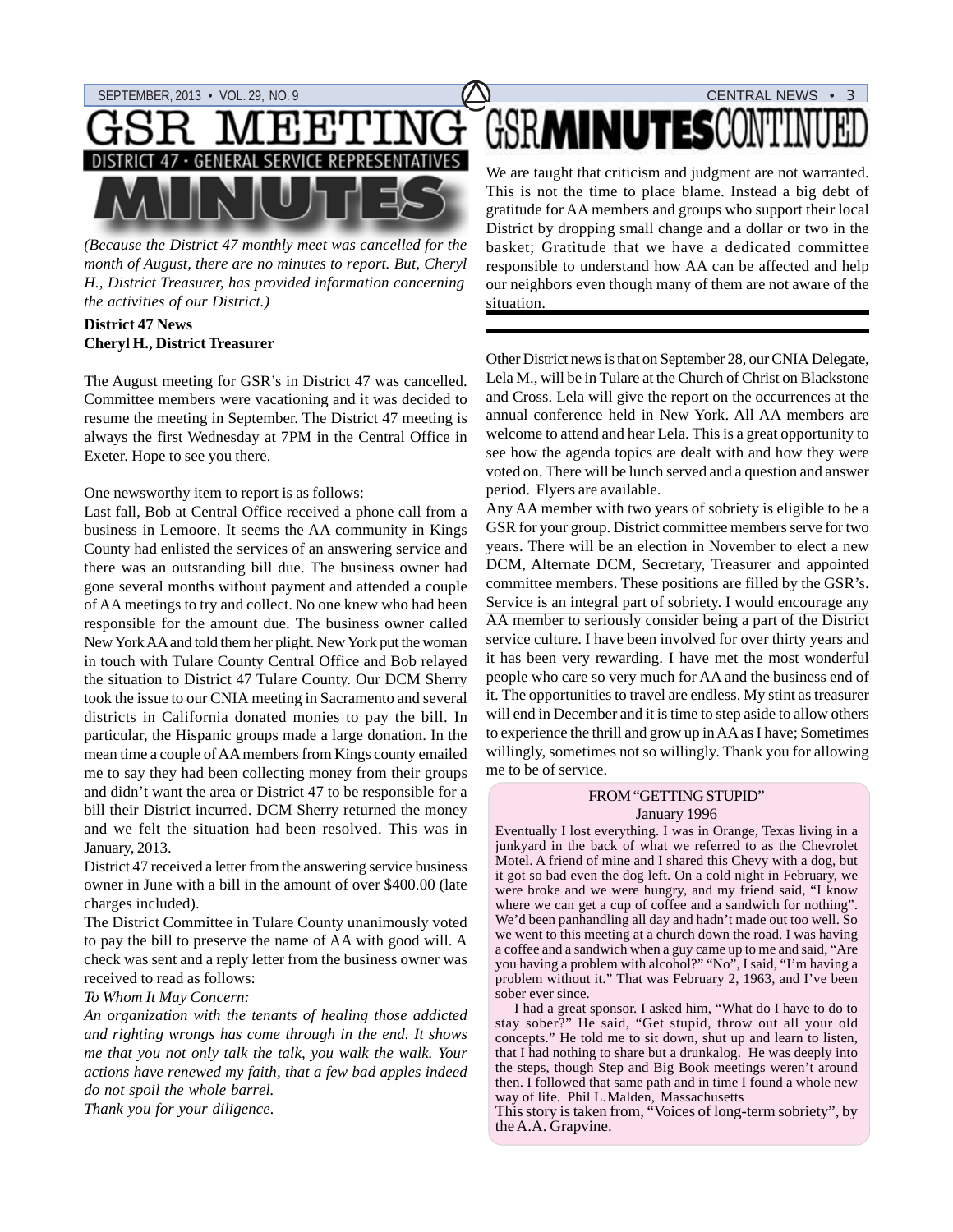



**August 13, 2013**

#### **MEETING CALLED TO ORDER**: 7:00 **CENTRAL OFFICE BOARD MEMBERS PRESENT:** Julie M., Susan M., Bob H., Carolyn W, and Mark G. **SERENITY PRAYER:** Led by Julie **12 TRADITIONS:** Mark G. **SECRETARY REPORT:** Minutes of the last meeting were

approved **BOARD OF DIRECTORS MEETING:** Minutes of the board

of directors meeting were read by Carolyn W.

**TREASURER REPORT/OFFICE REPORT: Bob H.-**We had an income of \$2,690.94 and expenses of \$3,807.83 for a loss of \$1,116.89 for this accounting period. Group contributions were good. Literature and specialty item sales were about average. We had \$1,107.90 in quarterly taxes above our normal monthly expenses and that's the biggest reason for our loss for this period. Calls have been about normal. Office operations are going well and we are still fulfilling our primary purpose of carrying the AA message of recovery.

 **PI/CPC: Mark G.-**PDC will be having a Health Fair on Oct 2nd and AA will have table at the event to answer questions and hand out pamphlets.

 **NEWSLETTER REPORT:** The Newsletter had income of \$20 and expenses of \$62.77 for printing for a loss of \$42.77 for this accounting period. Ed is asking for articles from AA members for the Newsletter.

**WEBSITE REPORT:** The website is still very active with 60 unique visitors a day over a 15 day period. The Visalia meeting page continues to be the most visited page on the website..

| Sept. | Step 9  | Doug H.     |
|-------|---------|-------------|
| Oct.  | Step 10 | Virginia F. |
| Nov.  | Step 11 | Carolyn W.  |
| Dec.  | Step 12 | Chris B.    |
|       |         |             |

#### **TRADITION FOR THE NEWSLETTER-VOLUNTEER**

| Tradition 9  | Mark G.     |
|--------------|-------------|
| Tradition 10 | Susan M.    |
| Tradition 11 | Mary V.     |
| Tradition 12 | Virginia F. |
|              |             |

**H&I REPORT:-**.Regular Business meeting for H&I is held on the 2nd Saturday of each month at 2 pm. at the Visalia Alano Club.

**GSO LIAISON- Cinda A-District 47 met on July 3rd for the** monthly GSR meeting. We discussed the Service Event that will be hosted by District 47 on Sept. 28, 2013. The event will be held in Tulare from 10 am to 2 pm. Our Representative Lelia, who took our views to New York this past spring will come to

## **CSRMINUTESCONTINUED**

this event and share with us all that occurred in New York at the AA General Service Conference. Lunch will be provided. We encourage every AA group to send a representative to this important event. All are welcome and flyers will be available soon. There is a proposal to offer the Accents newsletter at no cost to all AA members. Share your opinion on this with your GSR. If your group does not have A General Service Representative, we encourage you to elect one and send them to our District meeting which is held on the 1<sup>st</sup> Wednesday of each month at Central Office in Exeter beginning at 7 pm. We will not be having a General Service meeting in August.

#### **CSR REPORTS:**

**Elgin M. - Exeter Quiet Trails-**We meet every Tuesday at 8:00 pm. at the Methodist Church on Palm St. We average about 25 people at each meeting. We give out chips at the birthday meeting on the last Tuesday of each month. Great quality sobriety with some newcomers. Come and join us.

**Manuel M.- Bridge Street Drunks -** We hold 21 total meetings each week. The Drunks only noon meeting is the core meeting and meets 7 days a week with open meetings on the weekend. We also have 7 am meetings 7 days a week. Tuesday, Wednesday, and Saturday we have closed discussion meetings at 7 pm. Thursday at 7 pm is the Primary Purpose Big Book Study. Saturday at 10:30 am is a step study discussion group. We have a Monday "Happy Hour" meeting from 5:30 to 6:30 pm. Wednesday at 6 pm we have a Step Study meeting. The noon meeting is a step study discussion group utilizing the Daily Reflections. This is a chip meeting and we celebrate birthdays with cake on the last Saturday of the month. We have all ranges of sobriety with attendance of 25 or more. We give out chips on Thursday night. We offer coffee, candy, and AA approved books and literature.

**Carolyn W. - Women's Changes-** We meet at the Porterville Church of the Nazarene, 2005 W. Olive, Room 309 every Tuesday from 7 to 8 pm. This is a closed AA meeting for women only. Our chairperson reads from Daily Reflections, shares a bit about the topic then opens the meeting for discussion. Our business meeting is on the  $3<sup>rd</sup>$  Tuesday of the month during the regular meeting. We celebrate birthdays on the last Tuesday of the month with dinner before the meeting and cake after. We have all ranges of sobriety in attendance. We have free AA pamphlets and a phone list for the newcomers.

**Doug H.-Acceptance Group-**This is an open, Gay AA meeting in Porterville but everyone is welcome. We meet at the First Congregational Church on Fourth & Mill. This is a 1 hr meeting from 6-7 pm every Wednesday. We usually have 10-15 people in attendance each week. We discuss what is going on in your sobriety today. Birthdays are celebrated on the last Wednesday of the month and we also have a delicious potluck on that day. Our group has been able to contribute to Central Office.

**Reyes.-The Rainbow Group-**This is an open gay AA meeting but everyone is welcome. We meet every Saturday from 5:30-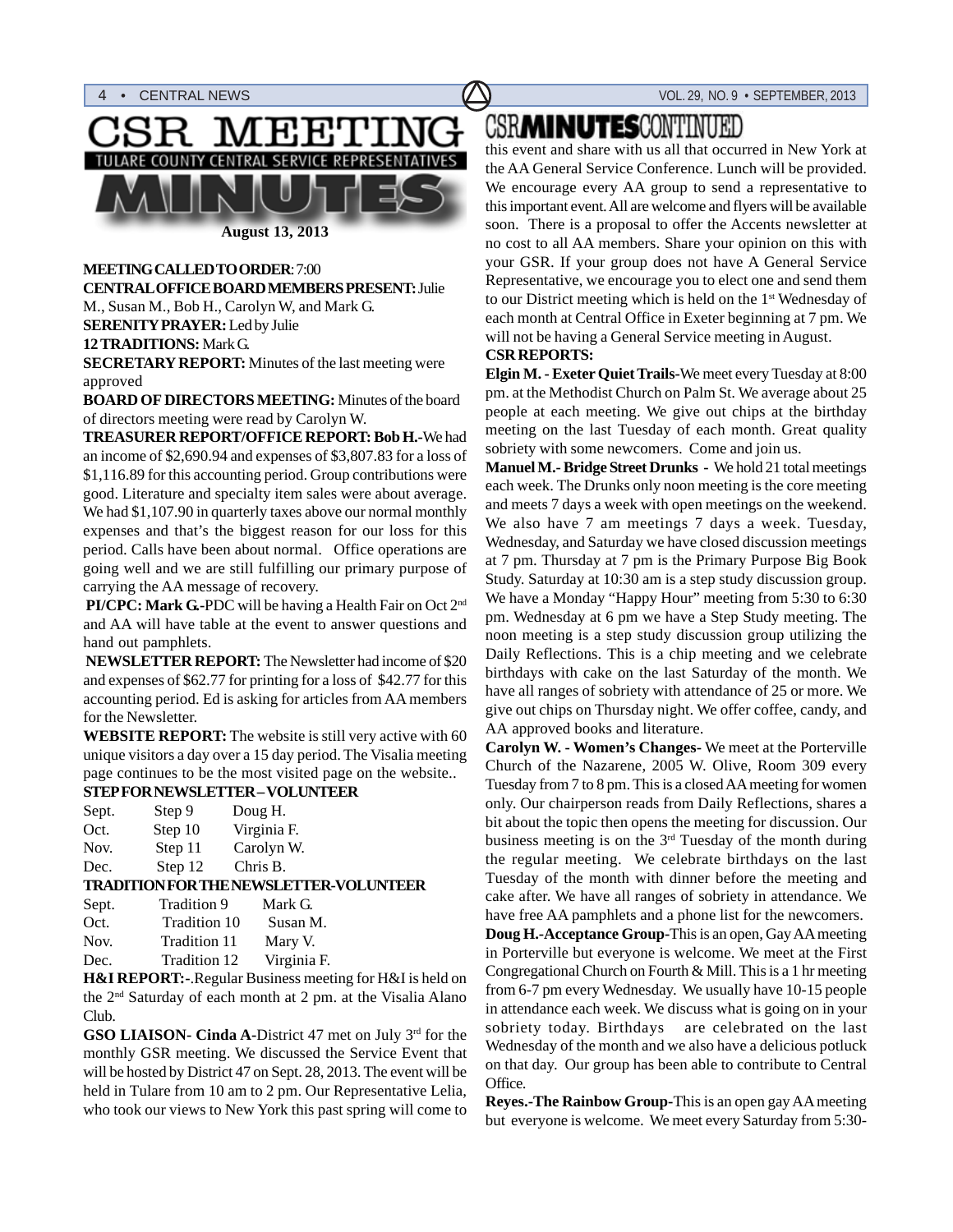## **CSRMINUTESCONTINUED**

7 pm. We meet in the Polar Bear Room in the Cypress Rehab Building at 840 S. Akers Street. Each meeting is a chip meeting and we celebrate birthdays/anniversaries on the last Sat of the month with a delicious cake. Our Business meeting is held on the 2nd Saturday of the month. During our last business meeting Service positions were filled. Kristi H.-Secretary, Luke C.-coffee maker, Chris B.-Treasurer, and Reyes-CSR and refreshment person. We have a good mix of newcomers and long-timers. We hand out Newcomer packets and AA Big Books free to newcomers. We always have coffee and cookies. We close our meeting with the "Responsibility Statement".

**Mark G.-Valley Group-**The Valley Group presents a speaker meeting every Wednesday night at the Creative Center in Visalia on Race & Santa Fe in Visalia. This is a 1 hr meeting and each week we feature a single speaker sharing his or her unique message. Speakers are from communities throughout the Central Valley. It is an open meeting with average attendance of 120 people. Court cards are signed. It's a place to meet friends, sit back, and hear a great story of experience strength and hope.

**Carolyn W..-Springville Speaker Breakfast-**We meet on the 2<sup>nd</sup> Sunday of each month at the Veteran's Memorial Building in Springville. Breakfast is served between 8 and 10 am. and costs \$5.00. We usually serve around 85 breakfasts.. The meeting starts at 10:15 with a 10 minute speaker. The main speaker starts around 11 am. Our Speaker for September will be Jim H. from Rancho Santa Margarita, Ca. Good food and great fellowship. Come and join us!

**Susan M-Springville Gut Level Group-**We meet at the Lighthouse Chapel in Springville every Thursday from 7-8:30 pm. Our Business meeting is on the Thursday following the Central Service meeting at 6:15 pm. We are looking for a new Secretary and hope to have the position filled at the July Business meeting. We contribute monthly to Central Office and the District. We celebrate birthdays on the last Thursday of each month. Our members sign up to bring the cake. Ione W. is our new Secretary.

**Chris B-Practicing the Principles Group-**This is a closed AA book study that meets every Monday evening from 7-8:30 pm. This meeting is held at the Christ Lutheran Church located at 3830 W. Tulare Ave., approx.. ½ block west of Demaree in Visalia. We study the Big Book weekly except for the last Monday of the month when we study the Tradition for that particular month. Court/program cards are signed at the end of the meeting. Birthdays/Anniversaries are celebrated weekly with a chip and cake for the celebration. We close our meeting with the "Third Step Prayer". All are welcome.

**Caryl E.-Sunday AM Serenity Seekers-**We meet at the Carpenters Union Hall at 319 N. Church(cross street School St.) every Sunday morning from 10am-11:30am. This is an open meeting. Chairperson shares their experience, strength and hope then opens the meeting for others to share. Chips are given out at the beginning of the meeting. Birthdays are

# **CSRMINUTESCONTINUED**

celebrated on the last Sunday of the month with a cake. Our business meeting is the 1st Sunday of the month beginning at 9:30 am. We close our meeting with the Lord's Prayer.

**Dustin M.-Monday Men's Stag-**We are a group of men who meet regularly every Monday at the P.P.A.V. Hall on the corner of Main and Burke in Visalia at 7:30. It is a closed meeting of AA for men only. Come join us in recovery at the best meeting in Tulare County.

**Virginia F-Exeter Sunday Afternoon-**We meet each Sunday from 2:30 to 4 pm. at the Church of God on the corner of Maple and G St.. We are an open meeting and we sign court cards. We have around 20-30 people who attend with various lengths of sobriety. We celebrate birthdays on the last Sunday of the month with a cake and we hand out chips for varying lengths of continuous sobriety. Please come and join us.

**Mary V.-Sat Morning Women's 12x12-**This is a closed women's meeting that meets every Saturday from 9-10 am at the Christ Lutheran Church, 3830 W. Tulare Ave. in Visalia. We study a chapter out of the 12x12 each week and share about it. The last meeting of each month we have an Ask It Basket meeting and

our Business meeting is after this meeting.

**Alfonso P.-Bill and Friends-**This is a closed AA book study that meets every Friday from 5:30 to 6:30 pm at the 210 restaurant on Center St. We offer books and literature.

**Alfonso P.-Dr. Bob and Friends-**This is a closed AA book study that meets every Monday and Wednesday from 7-8 pm at. Presently we are meeting at the 210 Restaurant. On September 1<sup>st</sup> we will begin meeting at 1804 N. Court St. in Visalia. We study the Big Book on Monday and the 12x12 on Wednesday. **OLD BUSINESS**

#### **1. NEW YEARS CELEBRATION-**Mark G. has volunteered to be the Chairperson for this years event. Our speaker will be Kane C. from Santa Clarita, Ca. Our 1<sup>st</sup> planning meeting will be on Sept.  $10<sup>th</sup>$ , 6 pm at Central Office in Exeter. We encourage anyone that would like to participate in planning the event to attend the planning meetings.

#### **NEW BUSINESS**

 **No New Business SEVENTH TRADITION:** \$32.00

#### **MEETING ADJOURNED:** 7:45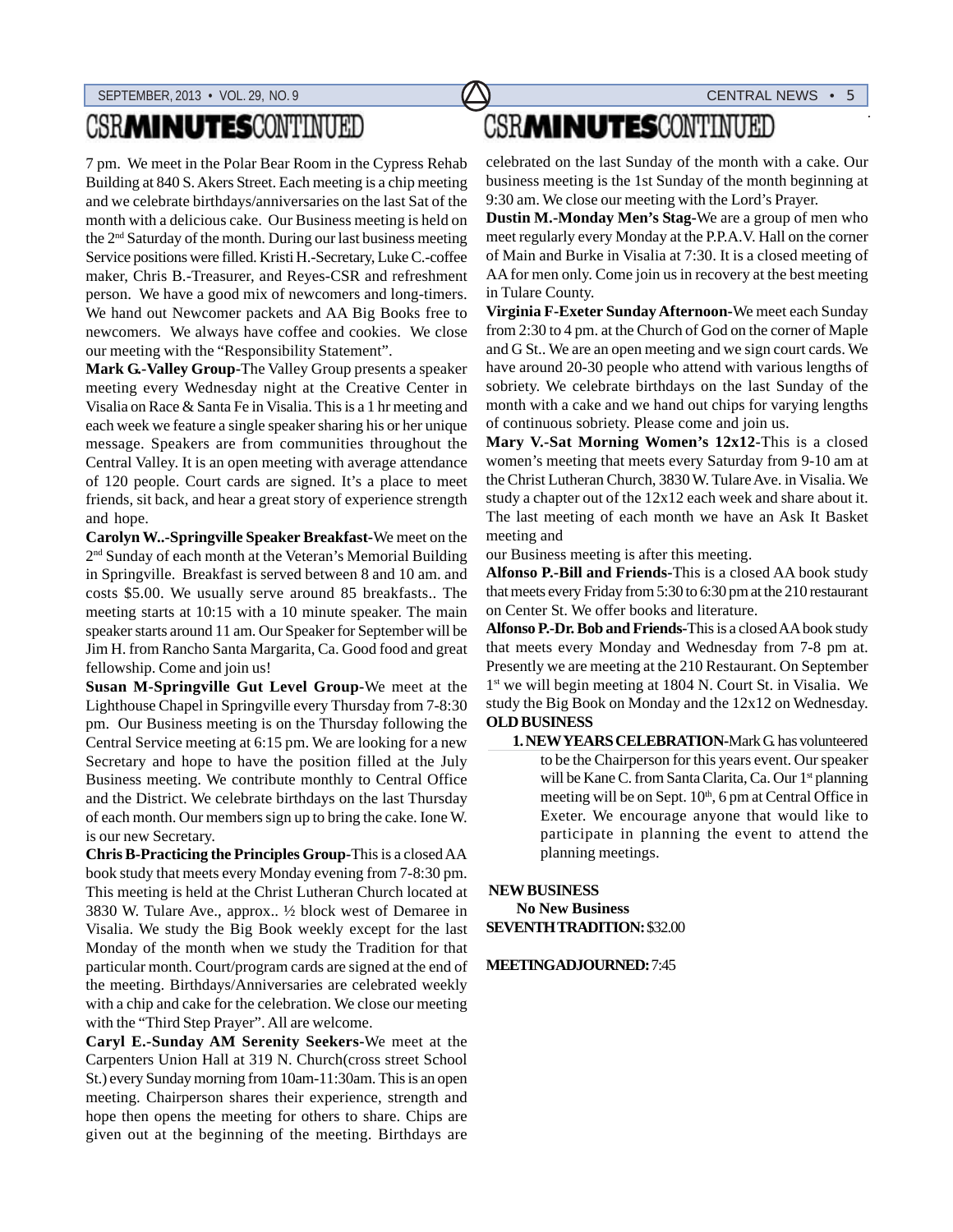### Income & Expense Statement 07/21/13 through to 08/20/13

| <b>INCOME</b>          | MONTH        | <b>YTD</b>  |
|------------------------|--------------|-------------|
| <b>B.Day Club</b>      | 56.00        | 567.22      |
| Speaker CD Cont.       | 0.00         | 25.00       |
| <b>Group Cont</b>      | 1,268.51     | 11,010.23   |
| <b>Indiv Cont</b>      | 68.50        | 3,822.73    |
| Lit. Sales             | 414.20       | 4,181.65    |
| Memorial Cont.         | 200.00       | 410.00      |
| Misc.                  | 0.00         | 23.00       |
| Newsletter Sub.        | 30.00        | 131.00      |
| S & H                  | 4.00         | 18.00       |
| Sales Tax              | 66.80        | 519.61      |
| Spec. Events           | 0.00         | 11,478.75   |
| Spec. Items            | 584.05       | 4,130.29    |
| <b>TOTAL</b>           | \$2,692.06   | \$36,317.48 |
| <b>EXPENSES</b>        | <b>MONTH</b> | YTD         |
| Ans. Serv.             | 36.75        | 294.00      |
| CD & Tape Cost         | 0.00         | 0.00        |
| Fees & Taxes           | 0.00         | 35.00       |
| Insurance              | 0.00         | 692.00      |
| Lit. Costs             | 266.56       | 3,434.12    |
| Misc.                  | 0.00         | 219.15      |
| <b>Newsletter Cost</b> | 62.77        | 543.84      |
| Office Exp.            | 43.00        | 627.94      |
| Office Equip&Maint.    | 0.00         | 190.96      |
| Phone & ISP            | 176.67       | 1,356.58    |
| PI-CPC Expense         | 0.00         | 0.00        |
| Postage                | 0.00         | 110.93      |
| Employee Tax           | 211.31       | 3,341.62    |
| Rent                   | 525.00       | 4,200.00    |
| Salary                 | 1,356.26     | 10,865.80   |
| Sales Tax-Paid         | 764.00       | 764.00      |
| Security System        | 0.00         | 224.76      |
| Spec. Events           | 0.00         | 3,745.20    |
| Spec. Items            | 0.00         | 2,109.42    |
| <b>Utilities</b>       | 77.23        | 640.90      |
| Website                | 7.95         | 63.60       |
| <b>TOTAL</b>           | \$3,527.50   | 33,459.82   |
| Net Gain(Loss)         | (\$835.44)   | \$2,857.66  |

| <b>BEGINNING ACCOUNT BALANCES:</b> | \$11,991.31 |
|------------------------------------|-------------|
| <b>ENDING ACCOUNT BALANCES:</b>    | \$11,155.87 |

## Group Contributions 07/21/13 to 08/20/13

|                                                         | <u>Month</u> | <u>YTD</u>         |
|---------------------------------------------------------|--------------|--------------------|
| ABC Group<br>Alpha-Wed-Tulare                           |              | 0.00<br>50.00      |
| Attitude Modification-210                               |              | 383.10             |
| <b>Bills Friends</b>                                    |              | 40.00              |
| Breath of Fresh Air<br>Bridge St. "Drunks Only"         | 179.51       | 815.00<br>1,295.31 |
| Central Calif. Roundup                                  |              | 200.00             |
| Civic Center Grp.                                       |              | 0.00               |
| Clodbusters-Tulare<br>Corcoran                          |              | 125.00<br>0.00     |
| Crossroads-Tulare                                       |              | 150.00             |
| CSO Meeting                                             | 32.00        | 371.00             |
| Dinuba, Thurs, Night<br>District 49-Hanford-Lemoore     |              | 0.00               |
| District 47                                             |              | 0.00<br>436.00     |
| Dr. Bob & Friends                                       | 20.00        | 40.00              |
| <b>Exeter-Quiet Trails</b>                              | 203.00       | 533.00             |
| Exeter Sun Afternoon<br>EZ Duz It-Happy Hr.             |              | 70.00<br>0.00      |
| Founders AA                                             |              | 0.00               |
| Fri. Night Foundation Grp                               |              | 0.00               |
| Freedom Fellowship                                      |              | 555.00<br>0.00     |
| Friday Book Study-Tulare<br>Friday Night Candle Light   |              | 0.00               |
| Friday Nite Happy Hour                                  |              | 0.00               |
| Friday Nite Live-Visalia                                |              | 0.00               |
| Fri. Night Recovery Club<br>Grace of God Group          |              | 0.00<br>0.00       |
| H&I                                                     |              | 0.00               |
| Heart of AA                                             |              | 0.00               |
| Language of the Heart<br>Monday Men's Mtg.              | 114.00       | 80.00<br>1,140.00  |
| Monday Night Live                                       |              | 122.00             |
| Mid Valley-Tulare                                       |              | 70.00              |
| Mon. Miracles-Rec Club<br>Mon Book Study-S'ville        |              | 0.00<br>125.00     |
| Mon BB Study-Hanford                                    |              | 0.00               |
| Mon Lit Study-Visalia                                   |              | 50.00              |
| Monday Meditation-Visalia<br>Mon Men's Book Study       |              | 111.00             |
| New Beginnings-Lemoore                                  |              | 12.50<br>0.00      |
| Nooners Group-Visalia                                   |              | 200.00             |
| Practicing Principles                                   |              | 0.00               |
| P'ville Step Study-Friday<br>Rainbow Group              |              | 0.00<br>90.00      |
| Rule 62-Visalia                                         |              | 75.00              |
| Sat Believers-P'ville                                   |              | 0.00               |
| Sat Night Visalia Alano                                 | 50.00        | 0.00<br>70.00      |
| Serenity Junction-Tulare<br>Serenity Seekers AM-Visalia | 250.00       | 625.00             |
| Sobriety Cel.-Wed. Visalia                              |              | 0.00               |
| SOS-Lemoore<br>Sobriety Comes First                     |              | 0.00<br>0.00       |
| Springville Gut Level                                   | 100.00       | 617.76             |
| St. Māry's Group                                        |              | 0.00               |
| Sun Night-Tulare                                        | 200.00       | 0.00<br>700.00     |
| Sun Bkfst Spkr Mtg<br>Sun Night PAAR                    |              | 0.00               |
| Sun PM Serenity Seekers                                 | 120.00       | 240.00             |
| TC Young People Grp.                                    |              | 0.00               |
| Thu. Celebration of Sobriety<br>Tulare Spkr. Mtg.       |              | 0.00<br>0.00       |
| Tulare Tuesday Night                                    |              | 0.00               |
| Tues. Men's-P'ville                                     |              | 0.00               |
| Tues. Noon Rec. Club<br>Three Rivers-Monday             |              | 50.00<br>330.00    |
| Valley Group                                            |              | 192.00             |
| Valley Speaker Series                                   |              | 0.00               |
| <b>Wandering Couples</b><br>Wed. Acceptance, P'ville    |              | 239.00<br>150.00   |
| Wed. Beginners-Visalia                                  |              | 0.00               |
| Wed. Recovery Club-P'ville                              |              | 0.00               |
| Weekend Attitude Adj.                                   |              | 0.00<br>337.56     |
| Women's Amity-Visalia<br>Women's Changes-P'ville        |              | 125.00             |
| Women's Happy Hr.-Lemoore                               |              | 0.00               |
| Women's Sat AM 12x12                                    |              | 195.00             |
| Total                                                   | 1,268.51     | 11,010.23          |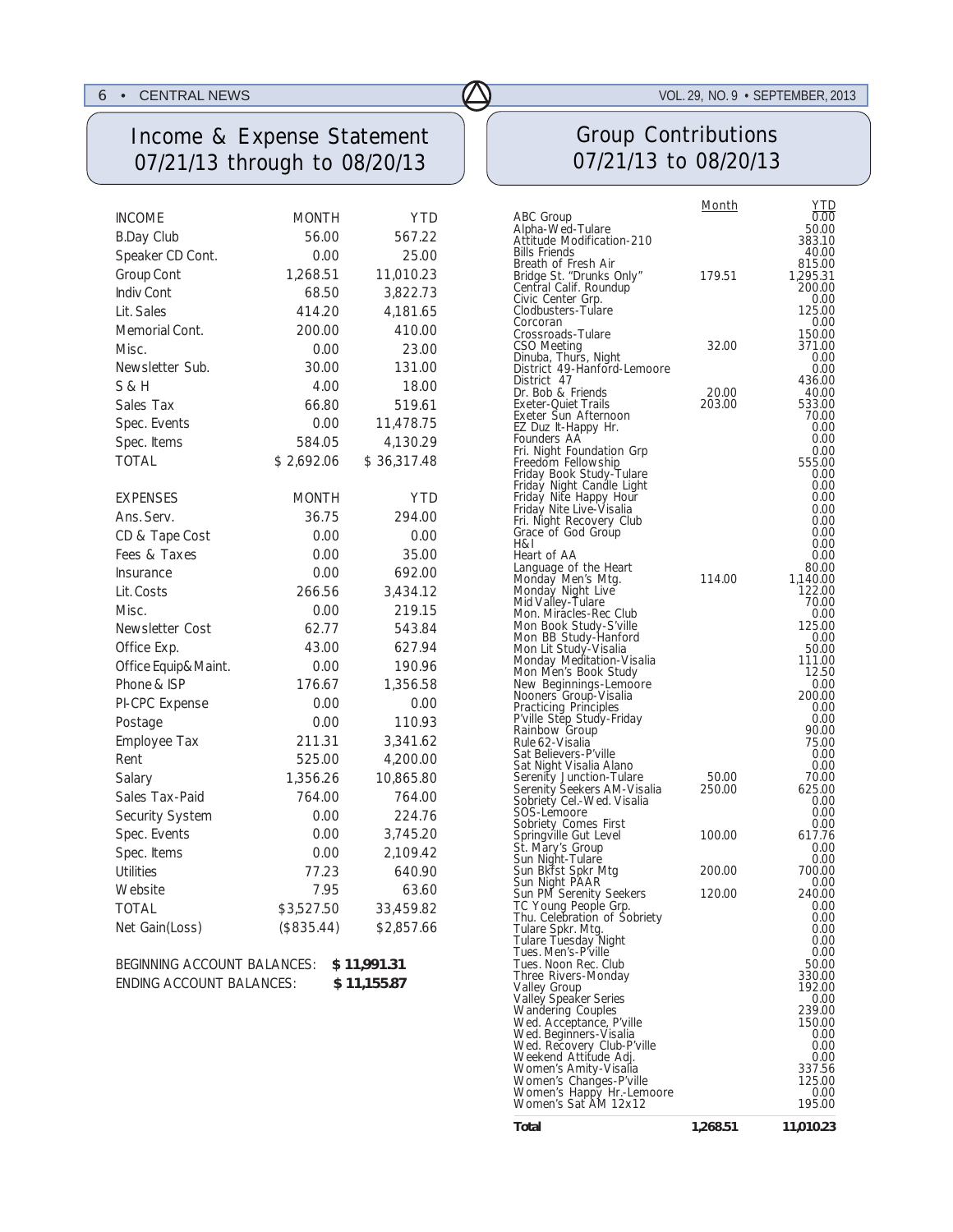



## Speaker Meetings

**Porterville, 1st Friday Speaker Meeting** Porterville 12 Step Recovery Club 27525 Ave.146, Ste "A" Friday, September 6, 2013 at 8:00 p.m. **Speaker: TBA**

**Friday Book Study Speaker Meeting** Cross & Blackstone, Tulare Friday, September 13, 2013 at 8:00 p.m. **Speaker: Celia R., Fresno**

**Sunday AM Breakfast Speaker Meeting** Veteran's Memorial Building 36000 Hwy 190, Springville Sunday, September 15, 2013 at 10:15 a.m. (Breakfast from 8:30 to 10:00 a.m.) **Speaker: Jim H., Rancho Santa Margarita, CA**

**The Valley Group, Speaker Meeting** The Gallery @ The Creative Center 410 E. Race, Visalia Every Wednesday from 7-8 p.m.  **Speakers for September:** Sep 4 -- Ryan S., Fresno Sep 11 - Astrid S., Fresno Sep 18 - Melissa B., Fresno Sep 25 - Thomas C., Fresno **Valley Speaker Series (see attached flyer)** Saturday, Sep 14, 7:00 p.m. Neighborhood Church, 5505 W. Riggin, Visalia **Speaker: Pat Y., Palm Desert, CA**

#### **Attention Speaker Group Secretaries**

If you want your speaker listed in the newsletter, please get the information to the Central Office (559) 592-6999 by the 20th of the month preceding the month of the newsletter.



### *September, 2013*

| Dick C.               | Visalia             | 33 |
|-----------------------|---------------------|----|
| Margie C.             | Exeter              | 32 |
| Robert H.             | Exeter              | 31 |
| Rebecca M.            | Lemoore             | 31 |
| David L.              | Tulare              | 28 |
| Gerald V.B.           | Exeter              | 28 |
| Joan C.               | Visalia             | 28 |
| Tom P.                | Dinuba              | 28 |
| Cliff L.              | Visalia             | 27 |
| John W.               | Tulare              | 27 |
| Carolyn K.            | Visalia             | 26 |
| David H.              | Visalia             | 26 |
| Ken R.                | Visalia             | 26 |
| Warren G.             | Visalia             | 26 |
| Hal W.                | Lemon Cove          | 26 |
| Jerry"Bubba"W. Tulare |                     | 25 |
| George A.             | Exeter              | 25 |
| Joan A.               | Exeter              | 25 |
| Kelley N.             | Tulare              | 25 |
| Linda P.              | Visalia             | 25 |
| Ty N.                 | Tulare              | 25 |
| Cary K.               | Visalia             | 23 |
| Mike H.               | Visalia             | 23 |
| Kim A.                | Tulare              | 22 |
| Tom C.                | Visalia             | 22 |
| Noel                  | Mexico              | 22 |
| Russell W.            | Visalia             | 21 |
| Elly Q.               | <b>Three Rivers</b> | 20 |
| Ken F.                | Visalia             | 20 |
| Linda J.              | Porterville         | 19 |
| Cruz J.               | Tulare              | 18 |
| Cindy S.              | Porterville         | 17 |
| Anetta P.             | Porterville         | 13 |
| Mark H.               | Exeter              | 11 |
| Barbara W.            | Quincy CA           | 9  |
| Melanie M.            | Visalia             | 9  |
| Kim H.                | Tulare              | 9  |
| Vendy                 | Visalia             | 8  |
| AL S.                 | Visalia             | 7  |
| John H.               | Springville         | 6  |
| Jose G.               | Dinuba              | 6  |
| Joyce S.              | Porterville         | 3  |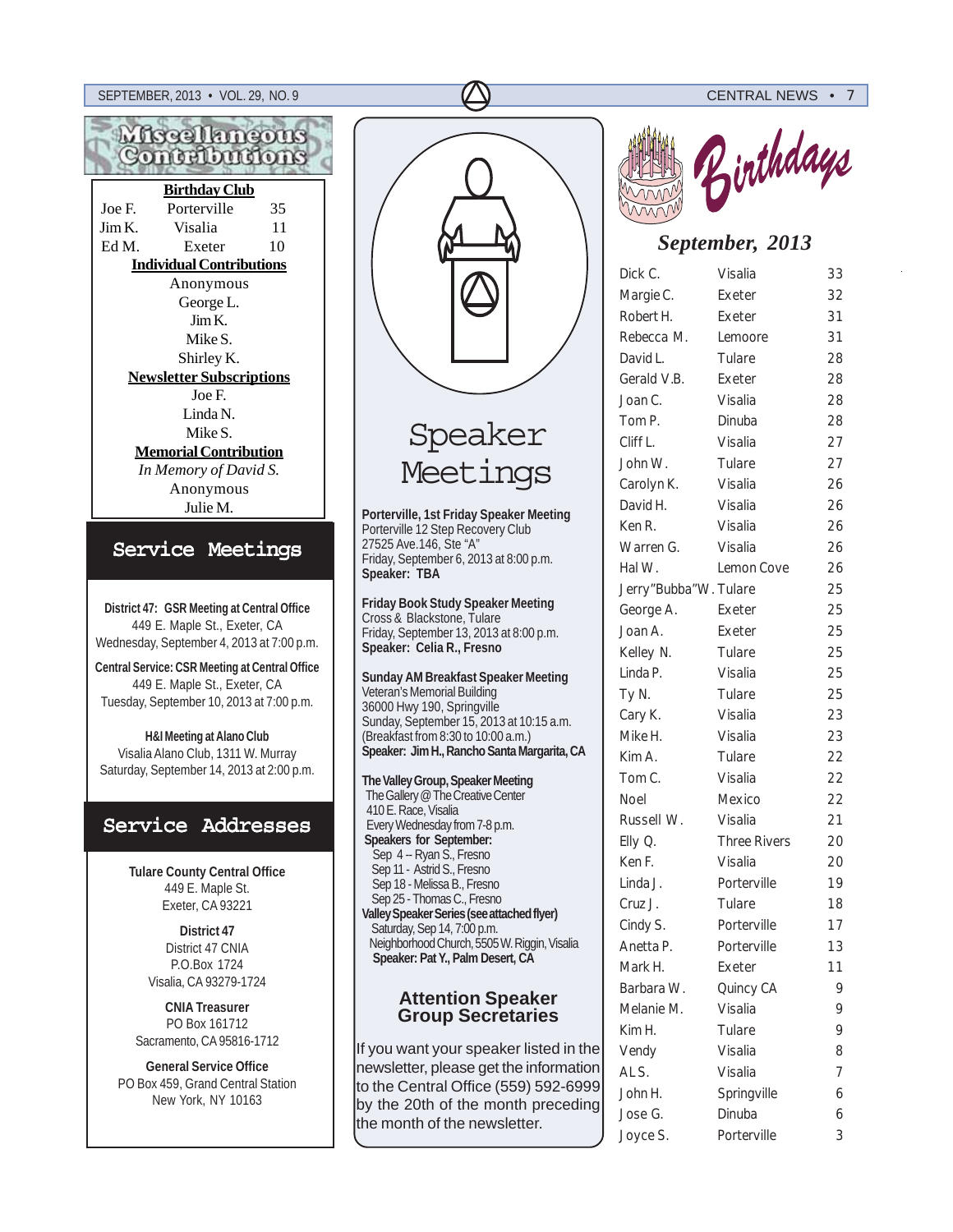#### *8* • CENTRAL NEWS **VOL. 29, NO. 9 • SEPTEMBER, 2013**

| GENTRAL NEWS     |  |
|------------------|--|
| EDITORIAL POLICY |  |

*Central News* is a monthly newsletter of the Tulare County Central Intergroup Office of Alcoholics Anonymous, located at 449 E. Maple St., Exeter, CA 93221. It is about, by and for members of the AA Fellowship.

Opinions expressed herein are not to be attributed to the AA organization as a whole, nor does publication of information imply any endorsement by either AA or the Tulare County Central Office. Exception: Quotations and artwork from AA books or pamphlets are reprinted with permission from AA World Services, Inc., or AA Grapevine, Inc.

 Contributions from AA members are encouraged and welcomed! These will be reprinted as space permits. Submissions *must* be typed or neatly handwritten and *signed* (your name and last initial only will be published unless using "Anonymous" when requested with signature).

| Start getting the e-mail edition of<br>GENTRAL NEWS<br>Just send an e-mail to:<br>CentralNews@comcast.net<br>and say<br>"I want the e-mail edition."                                                                                                          |
|---------------------------------------------------------------------------------------------------------------------------------------------------------------------------------------------------------------------------------------------------------------|
| CEMTRAL MEWS<br>S C R<br>P<br>S<br>R.<br>To receive your monthly issue of Central<br>News, please fill out this form and mail to:<br><b>Tulare County Central Office</b><br>449 E. Maple St.<br>Exeter, CA 93221<br>Suggested Contribution: \$10.00 per year. |
| Name:                                                                                                                                                                                                                                                         |
| Address:                                                                                                                                                                                                                                                      |
| Phone:                                                                                                                                                                                                                                                        |
| <b>Sobriety Date:</b>                                                                                                                                                                                                                                         |
| Do you wish to be on the 12th Step List?                                                                                                                                                                                                                      |
| Yes<br>No                                                                                                                                                                                                                                                     |

### **Central Office Contacts**

07/21/13 thru 08/20/13

| <b>Answering Service Calls</b>  | 3              |
|---------------------------------|----------------|
| <b>AA Members</b>               | 20             |
| Court Ref/Info                  | 14             |
| Meeting Information             | 20             |
| H & I                           | 0              |
| Alanon & Alateen Information    | 2              |
| Info. re Recovery Homes         | $\mathfrak{D}$ |
| Schedules & Info-Mailed & Faxed | 1              |
| Bridging The Gap                | U              |
| Other 12 Step Programs          | $\overline{2}$ |
| Visitors to Office              | 52             |
| Literature Sales                | 21             |
| <b>Specialty Sales</b>          | 27             |
| Churches & Schools              | ი              |
| <b>General Information</b>      | 13             |
| <b>Prospective Members</b>      | $\mathcal{P}$  |
| <b>Twelve Step Calls</b>        | ი              |
| <b>E-Mail Contacts</b>          | 25             |
| Spanish Contact                 | 2              |
| Total                           | 206            |

## *Have you contributed to the newsletter lately?*

The date following your name on the mailing label is the date your subscription expires. If no date appears, it's time to make another donation.

### **Please help Central**

News *be self-supporting.*

| <b>Office Hours:</b>                                   | 9:00 a.m. to 1:00 p.m.<br>Monday thru Friday<br>6:30 p.m. to $8:30$ p.m.<br>2nd Tuesday of each month |
|--------------------------------------------------------|-------------------------------------------------------------------------------------------------------|
| Mail:                                                  | 449 E. Maple St.<br>Exeter, CA93221                                                                   |
| <b>Phone:</b><br><b>Fax:</b><br>$E$ -mail:<br>Website: | $(559) 592 - 6999$<br>$(559) 592 - 4829$<br>tccof@hotmail.com<br>www.aa-tulareco.org                  |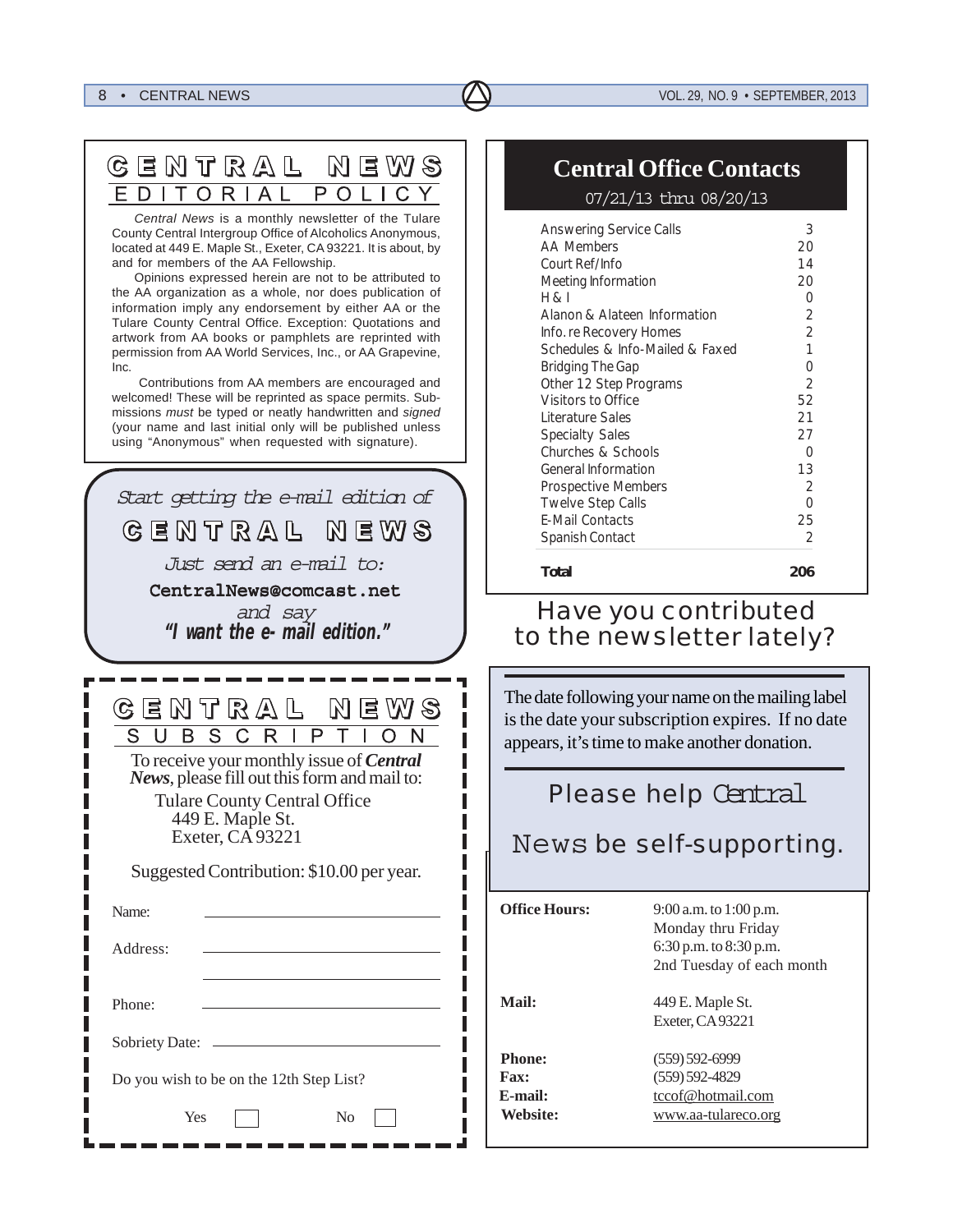# SEPTEMBER, 2013 • VOL. 29, NO. 9 CENTRAL NEWS • *9*Neighborhood Church 5505 W. Riggin Ave, Visalia 93291 The Valley Speaker Series FEATURING KEYNOTE SPEAKER PATY. OF PALM DESERT, CA Fall and Spring AA Speaker Meeting Sat, Sept 14<sup>th</sup>, 2013 Catered Dinner with Speaker \$10 For info & dinner tickets, please call: Must buy dinner tickets in advance 4:30-5:30 PM: Step Work Shop with Teddy B. of Visalia 5:30-6:30 PM: Catered Italian Dinner with Speaker Mark G. 559-827-3720 or Boo M. 559-303-2484 Workshop and Meeting are OPEN and FREE Bill H. 559-740-8613 6:30-7 PM: Raffle, Fellowship & FUN All events are all held at the church, 7 PM: Speaker Meeting **RECOVERY**